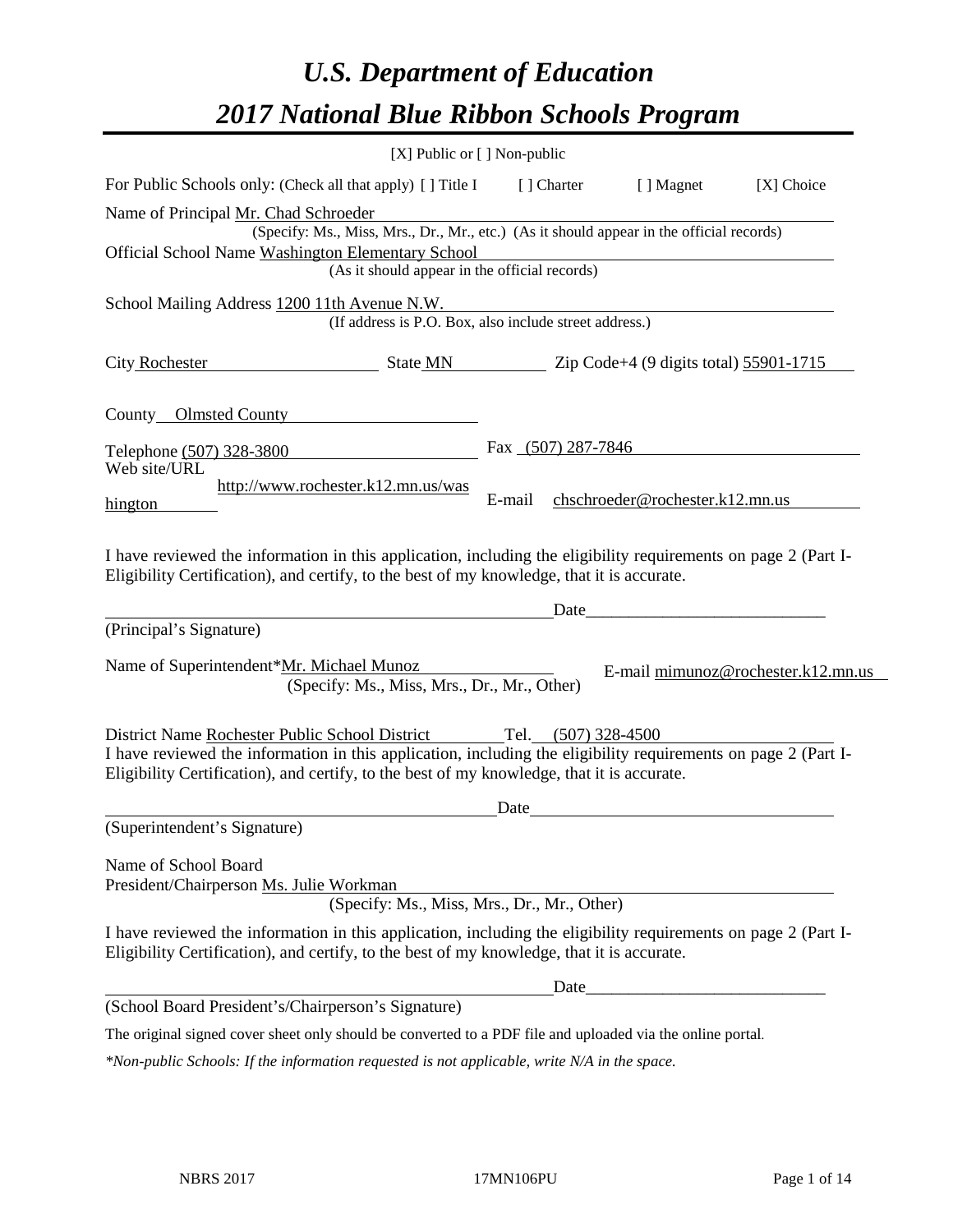The signatures on the first page of this application (cover page) certify that each of the statements below, concerning the school's eligibility and compliance with U.S. Department of Education and National Blue Ribbon Schools requirements, are true and correct.

- 1. The school configuration includes one or more of grades K-12. (Schools on the same campus with one principal, even a K-12 school, must apply as an entire school.)
- 2. All nominated public schools must meet the state's performance targets in reading (or English language arts) and mathematics and other academic indicators (i.e., attendance rate and graduation rate), for the all students group and all subgroups, including having participation rates of at least 95 percent using the most recent accountability results available for nomination.
- 3. To meet final eligibility, all nominated public schools must be certified by states prior to September 2017 in order to meet all eligibility requirements. Any status appeals must be resolved at least two weeks before the awards ceremony for the school to receive the award.
- 4. If the school includes grades 7 or higher, the school must have foreign language as a part of its curriculum.
- 5. The school has been in existence for five full years, that is, from at least September 2011 and each tested grade must have been part of the school for the past three years.
- 6. The nominated school has not received the National Blue Ribbon Schools award in the past five years: 2012, 2013, 2014, 2015, or 2016.
- 7. The nominated school has no history of testing irregularities, nor have charges of irregularities been brought against the school at the time of nomination. The U.S. Department of Education reserves the right to disqualify a school's application and/or rescind a school's award if irregularities are later discovered and proven by the state.
- 8. The nominated school has not been identified by the state as "persistently dangerous" within the last two years.
- 9. The nominated school or district is not refusing Office of Civil Rights (OCR) access to information necessary to investigate a civil rights complaint or to conduct a district-wide compliance review.
- 10. The OCR has not issued a violation letter of findings to the school district concluding that the nominated school or the district as a whole has violated one or more of the civil rights statutes. A violation letter of findings will not be considered outstanding if OCR has accepted a corrective action plan from the district to remedy the violation.
- 11. The U.S. Department of Justice does not have a pending suit alleging that the nominated school or the school district as a whole has violated one or more of the civil rights statutes or the Constitution's equal protection clause.
- 12. There are no findings of violations of the Individuals with Disabilities Education Act in a U.S. Department of Education monitoring report that apply to the school or school district in question; or if there are such findings, the state or district has corrected, or agreed to correct, the findings.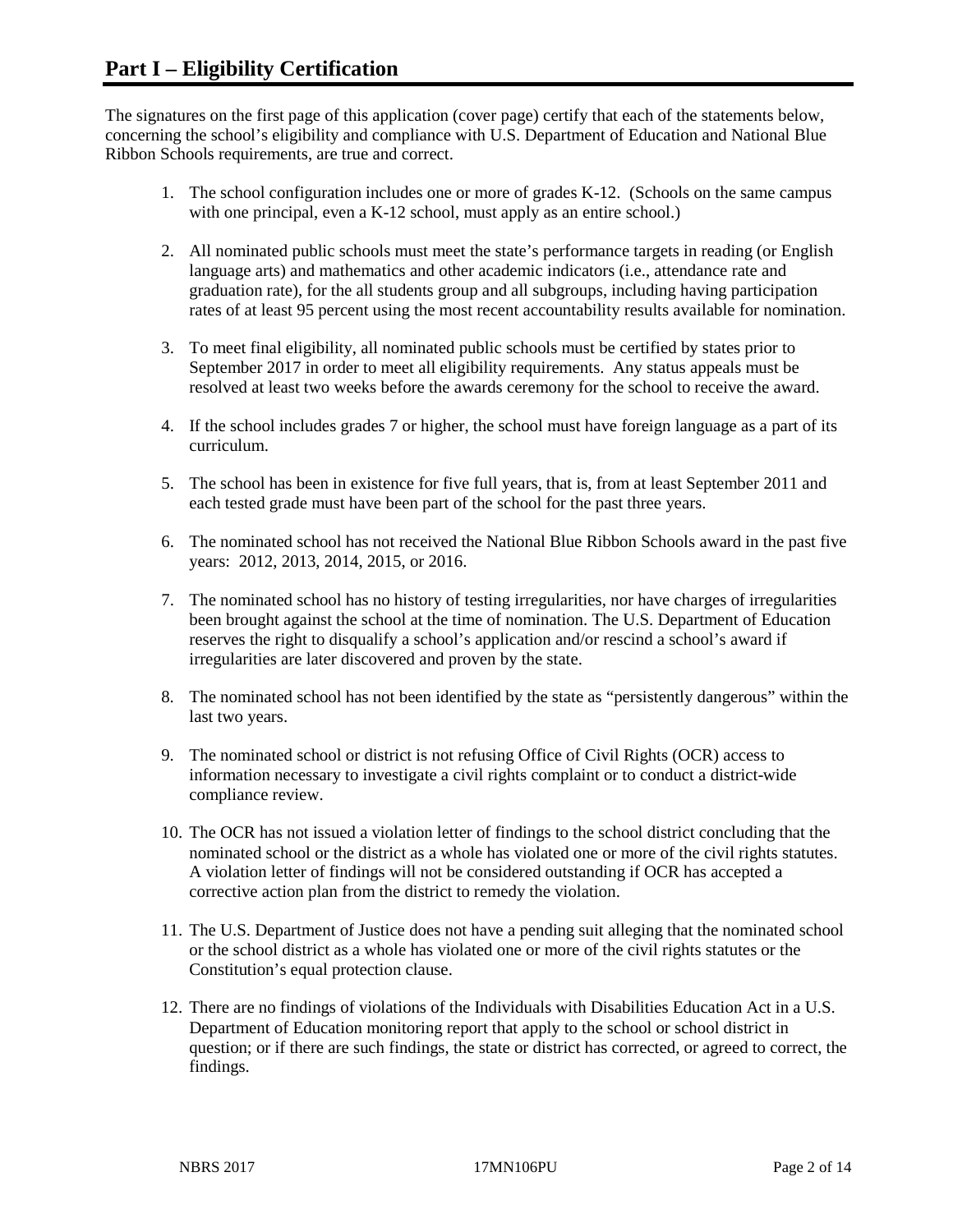#### **Data should be provided for the most recent school year (2016-2017) unless otherwise stated.**

## **DISTRICT**

|  | Number of schools in the district<br>(per district designation): | 16 Elementary schools (includes K-8)<br>4 Middle/Junior high schools |
|--|------------------------------------------------------------------|----------------------------------------------------------------------|
|  |                                                                  | 5 High schools                                                       |
|  |                                                                  | $0 K-12$ schools                                                     |

25 TOTAL

**SCHOOL** (To be completed by all schools)

2. Category that best describes the area where the school is located:

[X] Urban or large central city [ ] Suburban with characteristics typical of an urban area [ ] Suburban

- [ ] Small city or town in a rural area
- [ ] Rural
- 3. Number of students as of October 1, 2016 enrolled at each grade level or its equivalent in applying school:

| Grade                           | # of         | # of Females | <b>Grade Total</b> |
|---------------------------------|--------------|--------------|--------------------|
|                                 | <b>Males</b> |              |                    |
| <b>PreK</b>                     | 3            | 1            | 4                  |
| $\mathbf K$                     | 37           | 24           | 61                 |
| 1                               | 34           | 24           | 58                 |
| $\boldsymbol{2}$                | 40           | 18           | 58                 |
| 3                               | 31           | 24           | 55                 |
| 4                               | 30           | 29           | 59                 |
| 5                               | 36           | 25           | 61                 |
| 6                               | 0            | 0            | $\theta$           |
| 7                               | 0            | 0            | 0                  |
| 8                               | 0            | 0            | 0                  |
| 9                               | 0            | 0            | 0                  |
| 10                              | 0            | 0            | 0                  |
| 11                              | 0            | 0            | $\mathbf{\Omega}$  |
| 12 or higher                    | 0            | 0            | 0                  |
| <b>Total</b><br><b>Students</b> | 211          | 145          | 356                |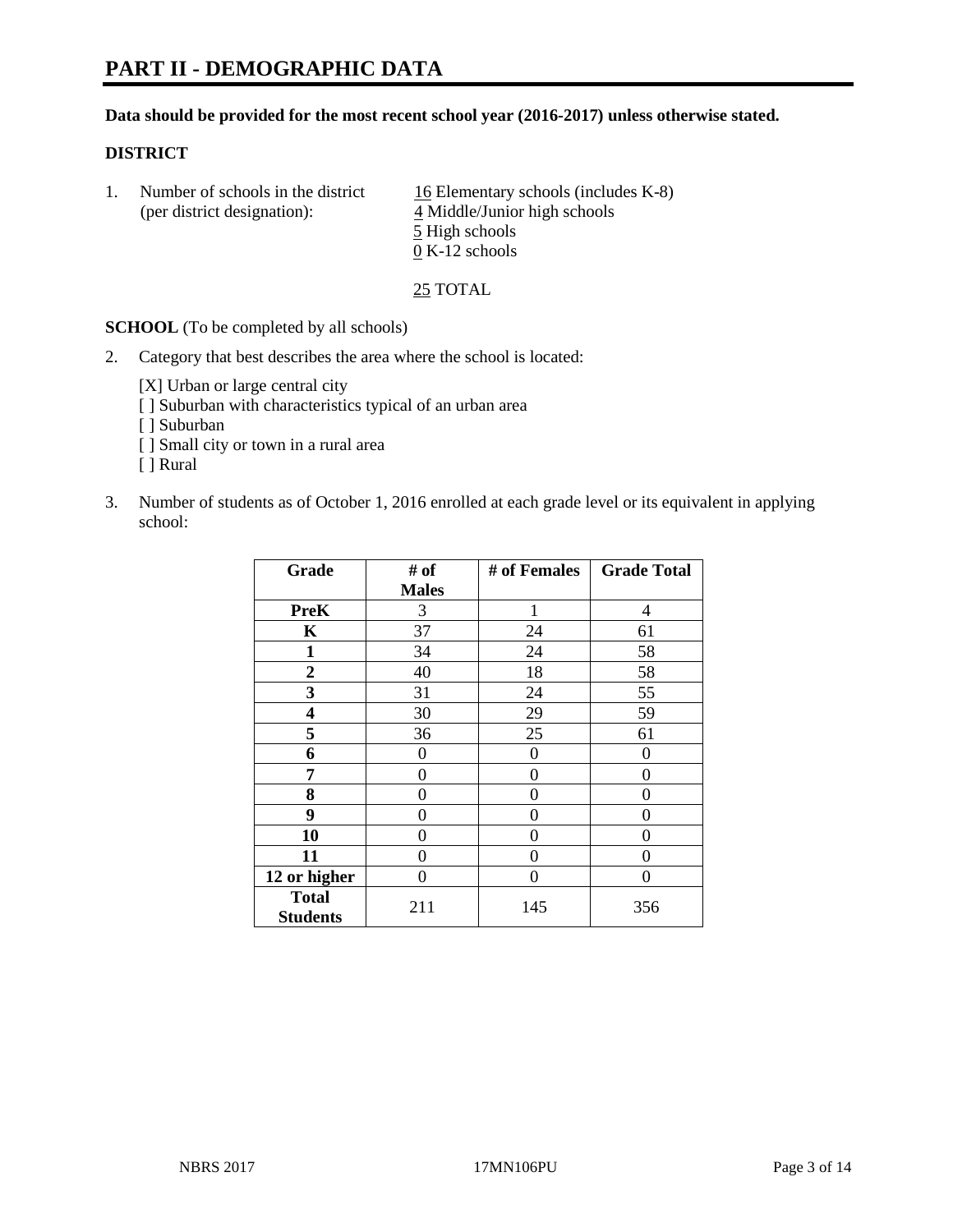the school: 12 % Asian

4. Racial/ethnic composition of  $1\%$  American Indian or Alaska Native 6 % Black or African American 5 % Hispanic or Latino 0 % Native Hawaiian or Other Pacific Islander 70 % White 6 % Two or more races **100 % Total**

(Only these seven standard categories should be used to report the racial/ethnic composition of your school. The Final Guidance on Maintaining, Collecting, and Reporting Racial and Ethnic Data to the U.S. Department of Education published in the October 19, 2007 *Federal Register* provides definitions for each of the seven categories.)

5. Student turnover, or mobility rate, during the 2015 – 2016 school year: 4%

This rate should be calculated using the grid below. The answer to (6) is the mobility rate.

| <b>Steps For Determining Mobility Rate</b>         | Answer |
|----------------------------------------------------|--------|
| (1) Number of students who transferred to          |        |
| the school after October 1, 2015 until the         | 11     |
| end of the 2015-2016 school year                   |        |
| (2) Number of students who transferred             |        |
| <i>from</i> the school after October 1, 2015 until | 5      |
| the end of the 2015-2016 school year               |        |
| (3) Total of all transferred students [sum of      | 16     |
| rows $(1)$ and $(2)$ ]                             |        |
| (4) Total number of students in the school as      | 363    |
| of October 1, 2015                                 |        |
| (5) Total transferred students in row (3)          |        |
| divided by total students in row (4)               | 0.044  |
| $(6)$ Amount in row $(5)$ multiplied by 100        |        |

6. English Language Learners (ELL) in the school:  $4\%$ 

13 Total number ELL

Specify each non-English language represented in the school (separate languages by commas): Anuak, Arabic, ASL Sign Language, Bengali, Cambodian, Chinese/Mandari, Darsi/Farsi, French, Gujarati, Hindi, Italian, Japanese/Ok, Korean, Lao, Laotian, Portugese, Somali, Spanish, Tamil, Telugu, Urdu, Vietnamese

- 7. Students eligible for free/reduced-priced meals: 16 % Total number students who qualify: 56
- 8. Students receiving special education services: 13 %

46 Total number of students served

Indicate below the number of students with disabilities according to conditions designated in the Individuals with Disabilities Education Act. Do not add additional conditions. It is possible that students may be classified in more than one condition.

| 8 Autism                | 1 Orthopedic Impairment                               |
|-------------------------|-------------------------------------------------------|
| 0 Deafness              | 7 Other Health Impaired                               |
| 0 Deaf-Blindness        | 5 Specific Learning Disability                        |
| 6 Emotional Disturbance | 14 Speech or Language Impairment                      |
| $0$ Hearing Impairment  | 1 Traumatic Brain Injury                              |
| 1 Mental Retardation    | $\underline{0}$ Visual Impairment Including Blindness |
| 0 Multiple Disabilities | 3 Developmentally Delayed                             |
|                         |                                                       |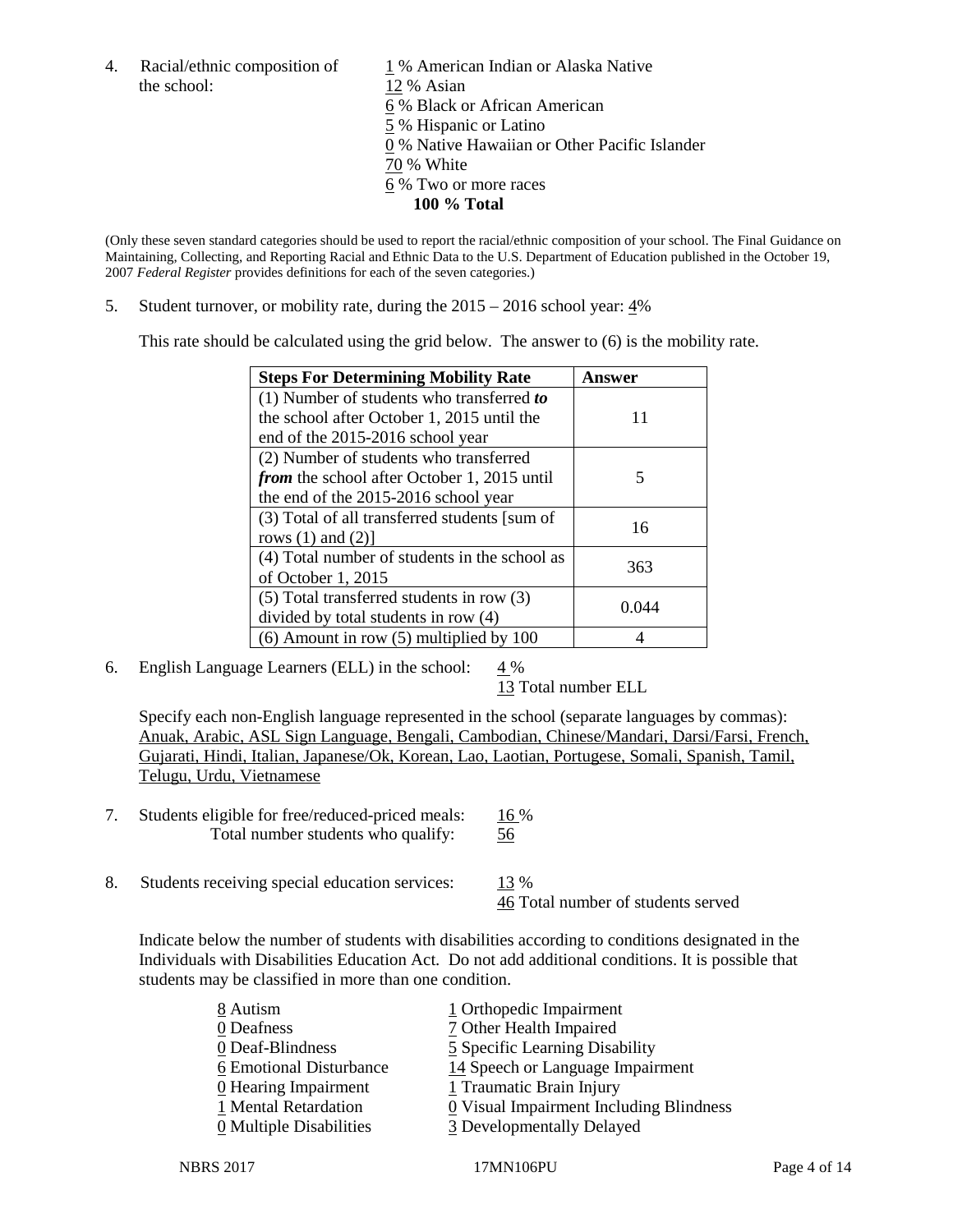- 9. Number of years the principal has been in her/his position at this school: 3
- 10. Use Full-Time Equivalents (FTEs), rounded to nearest whole numeral, to indicate the number of school staff in each of the categories below:

|                                        | <b>Number of Staff</b> |
|----------------------------------------|------------------------|
| Administrators                         |                        |
| Classroom teachers including those     |                        |
| teaching high school specialty         | 16                     |
| subjects                               |                        |
| Resource teachers/specialists/coaches  |                        |
| e.g., reading, math, science, special  | 9                      |
| education, enrichment, technology,     |                        |
| art, music, physical education, etc.   |                        |
| Paraprofessionals under the            |                        |
| supervision of a licensed professional | 15                     |
| supporting single, group, or classroom |                        |
| students.                              |                        |
| Student support personnel              |                        |
| e.g., guidance counselors, behavior    |                        |
| interventionists, mental/physical      |                        |
| health service providers,              | 5                      |
| psychologists, family engagement       |                        |
| liaisons, career/college attainment    |                        |
| coaches, etc.                          |                        |

- 11. Average student-classroom teacher ratio, that is, the number of students in the school divided by the FTE of classroom teachers, e.g., 22:1 22:1
- 12. Show daily student attendance rates. Only high schools need to supply yearly graduation rates.

| <b>Required Information</b> | 2015-2016 | 2014-2015 | 2013-2014 | 2012-2013 | 2011-2012 |
|-----------------------------|-----------|-----------|-----------|-----------|-----------|
| Daily student attendance    | 95%       | 92%       | 92%       | 94%       | 93%       |
| High school graduation rate | 0%        | 0%        | 0%        | 9%        | 0%        |

#### 13. **For high schools only, that is, schools ending in grade 12 or higher.**

Show percentages to indicate the post-secondary status of students who graduated in Spring 2016.

| <b>Post-Secondary Status</b>                  |    |
|-----------------------------------------------|----|
| Graduating class size                         |    |
| Enrolled in a 4-year college or university    | 0% |
| Enrolled in a community college               | 0% |
| Enrolled in career/technical training program | 0% |
| Found employment                              | 0% |
| Joined the military or other public service   | 0% |
| $\Delta$ ther                                 |    |

14. Indicate whether your school has previously received a National Blue Ribbon Schools award. Yes X No

If yes, select the year in which your school received the award. 2007

15. In a couple of sentences, provide the school's mission or vision statement.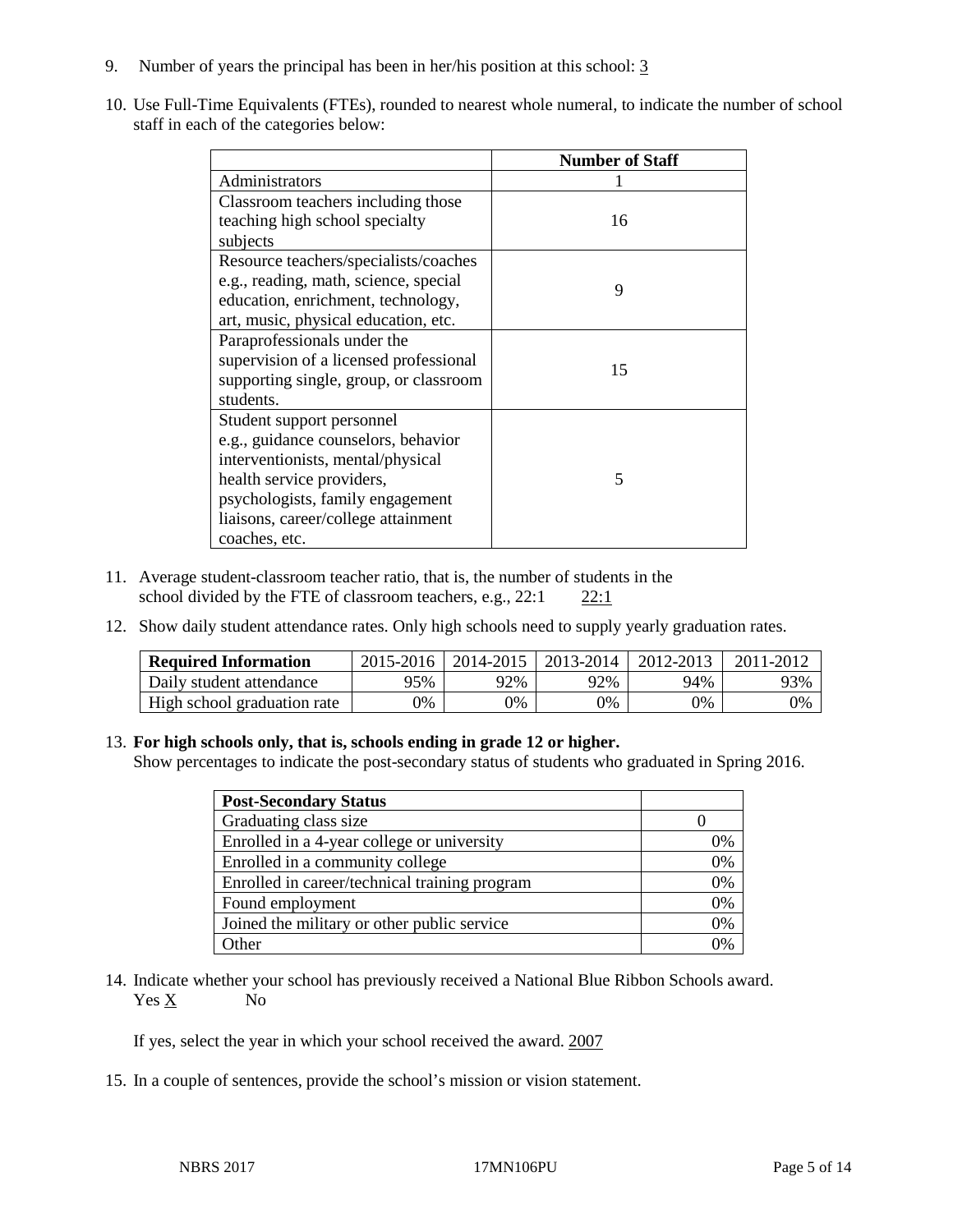Mission: Washington is a Core Knowledge school where children build a solid foundation of essential knowledge, skills, and character which develops well-educated citizens and continuous learners. Vision: Fostering a thirst for knowledge.

16. **For public schools only**, if the school is a magnet, charter, or choice school, explain how students are chosen to attend.

District wide schools/programs (Washington Choice) is a school located within Rochester Public Schools that delivers the curriculum in a different manner than our neighborhood schools. Washington Elementary is tuition free to students and transportation is provided to eligible students that are enrolled in Washington. Families must enroll by filling out and submitting an application to the Department of Elementary and Secondary Education in a few ways. First, families can visit www.rochester.k12.mn.us/districtwide and follow the instructions. Fill out the form online and press submit. Secondly, families can print the PDF form and mail or drop it off at the Department of Elementary and Secondary, Edison Administration Building. Third, families can fill out the form either online or in person at the Edison Administration Building. If siblings of students currently attend Washington Elementary, those children will have preference in the selection process. However, families still need to use the same application process listed above. Families will need to indicate on the form that their child has a sibling currently enrolled in Washington Elementary. Students are selected to attend Washington through a randomized computer system that is facilitated by the District office. As mentioned above, any families of incoming kindergartners who have accurately completed the application process and who have siblings that are current Washington students are placed on a sibling preference list.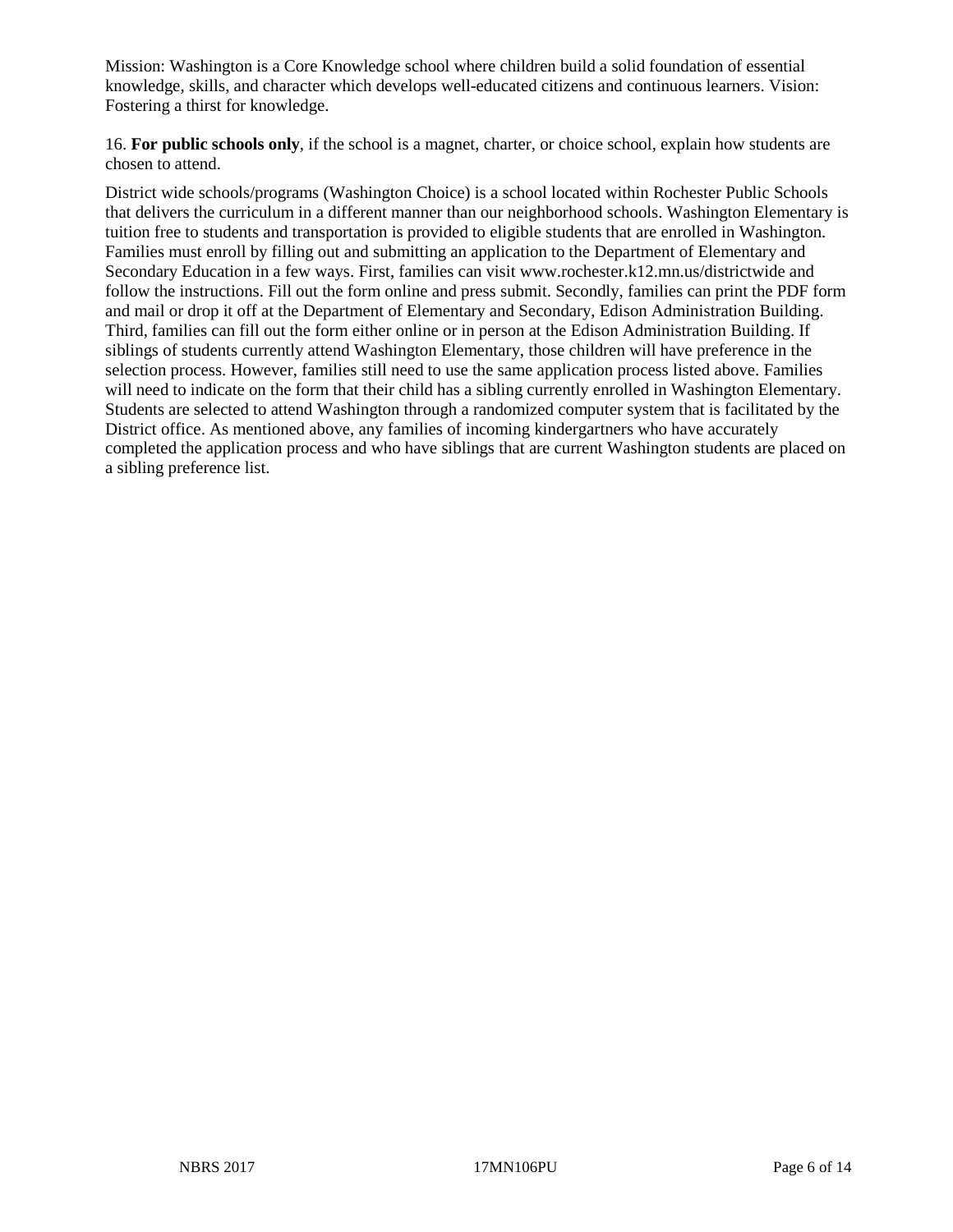# **PART III – SUMMARY**

Washington School is one of five elementary "district-wide" programs in the Rochester Public Schools, a large and diverse district serving approximately 17,500 students in southeastern Minnesota. As an alternative to the curriculum offered in our district's neighborhood schools, Washington's curriculum is based on the Core Knowledge Sequence, a solid, sequential body of factual information that balances content with high expectations for mastery of reading, writing, math, and technology skills. Core Knowledge helps our school achieve its mission of building "to inspire, challenge, and empower all students with the knowledge and skills required to reach their full potential to contribute to future generations, and to become involved members of a global community." Washington serves approximately 360 students in single-grade classrooms, kindergarten through fifth grade. Our curriculum, small school size, low student and staff mobility, focused learning environment, collaborative relationships, academic culture, and strong home-school connections provide a unique mix of essential elements that foster high student achievement and a "thirst for knowledge."

Core Knowledge is a rich and rigorous body of information in American and world history, geography, science, literature, music and art that builds through the grades to become a solid foundation for life-long learning. The engaging content of exciting historical events, fascinating experiences in nature, magnificent works of art and music, and beautifully-crafted classic literature captivates students' imaginations and provides models for their own creative expression.

With very few exceptions, students who begin school at Washington as kindergartners stay and complete six years of education through the fifth grade. The size and stability of student and staff populations promotes a focused and productive learning environment that includes accountability, familiarity, and meaningful academic and personal histories. In addition to strong and supportive relationships, the character education program helps provide a school environment that is orderly, respectful and productive. The focus at Washington is on learning.

As a Professional Learning Community, the highly-qualified staff at Washington is deeply committed to delivering the curriculum content and continuously improving instruction. Teachers continually study and align state, district, Core Knowledge, and testing requirements to determine the scope and sequence of instruction. This process results in a deep understanding of curriculum content and high expectations for student achievement. Formative and summative assessment data are analyzed at team, staff, and site leadership meetings and shared holistically at Site Council meetings to monitor student progress, provide differentiated educational opportunities, and ensure high academic achievement for all students.

Members of the Washington learning community have formed very effective collaborative working relationships that reach from home to school and across grade levels to support and address the needs of students. Our school is guided by our Site Leadership, a group of staff who create, promote, and monitor our site goals, develop our measurement and reporting plan, assess our professional development needs and seek feedback from all staff on the resources and support needed to effectively meet our goals. We also have a Site Council, a group of elected parents and teachers who monitor by-laws and provide assistance and feedback to the entire school community. Students are involved in measuring their learning progress and they are held responsible for completing their learning tasks. Parents are informed about school activities and expectations through newsletters, conferences, report cards, websites, Twitter, Facebook and long-range curriculum plans. They are expected to support the students' completion of regular homework assignments. Parents also have a strong presence as volunteers in the classrooms, as facilitators of enrichment and extracurricular activities (Math Masters, Foreign Language Club, Enrichment Club, Family Fun events), and through participation in PTA activities. The strong home to school connection at Washington supports a culture where achievement is valued and learning is celebrated.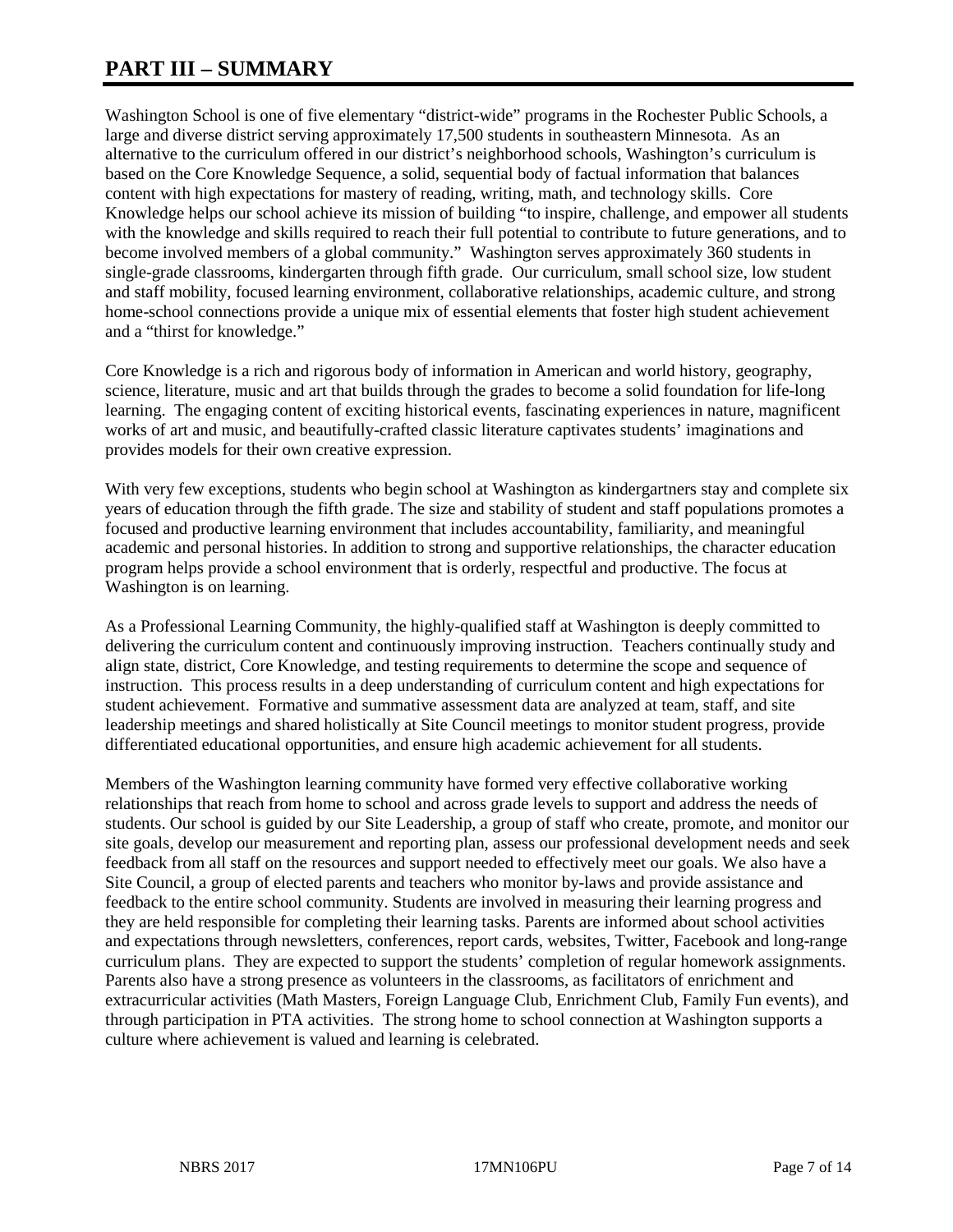# **1. Core Curriculum:**

Washington Elementary School's language arts curriculum has been chosen based on the latest and most comprehensive research on learning and instruction. In addition to focused instruction emphasizing skill development, reading and writing instruction is woven and supported throughout the school day as students are challenged and engaged by content area reading and writing experiences.

The reading curricula at Washington include five major skill components that are critical to successfully teaching children to read: phonemic awareness, phonics, fluency, vocabulary, and text comprehension. Skill instruction in each of these areas is presented to students in a scope and sequence that is prioritized to provide appropriate instructional emphasis as readers develop through the elementary years. Early primary grades have a strong focus on phonemic awareness and explicit phonics instruction. Emphasis shifts to fluency, vocabulary and comprehension as students progress.

Our language arts curricula is a combination of the Core Knowledge Sequence, Lucy Calkins Units of Study for Teaching Reading and Read Side by Side's Collect, Interpret, and Apply (CIA). Our curricula align with the Common Core Standards and emphasize a balance of literary and informational text. Core Knowledge identifies classic children's literature that exposes students to additional vocabulary and high-quality literary models. Curricula are viewed as resources and are supplemented with technology and teacher-created materials. Staff expertise is fundamental to the planning and implementation of reading instruction at Washington. The experienced staff at Washington has been trained extensively in teaching reading.

Washington's math program reflects a belief that understanding mathematical concepts, fostering flexible thinking, and mastering computational skills, are essential components that enable students to become effective problem solvers. As part of this, students are expected to communicate their conceptual thinking. Our school's math curriculum is aligned with the Minnesota Math Standards, and includes content from the Core Knowledge Sequence and the Harcourt Math textbook series.

As stated above, Washington uses the Harcourt Math curriculum for each of our grade levels. In addition to the whole group core math instruction, our primary grade levels have utilized Primarily Math as an enrichment and critical thinking component. At some of the intermediate grade levels, we have imbedded Beyond Traditional Math and Math in Practice that promote project based learning, reasoning puzzles, open ended word problems that encourage conceptual thinking skills and focus on various math concepts. We also have a very successful Math Masters program for all grade levels, but specifically our fifth grade for the past twenty years. Fifth grade parent volunteers run weekly sessions for students from October through April each school year. In Math Masters, students work through a variety of math concepts (i.e. probability and statistics, properties of numbers and logic to name a few) to promote excellence in thinking skills. We are currently in a math articulation process to review our math core curriculum. We are using our current documents that align to the Minnesota state standards and Core Knowledge curriculum as well as research from the National Center for Teaching Mathematics (NCTM), their guided principles, and eight teaching practices to help guide our next steps in teaching mathematics.

The Washington science curriculum is based on the Minnesota Science Standards and the Core Knowledge Sequence. Life science, earth science, physical science and human anatomy are taught at each grade level. The spiraling of science instruction allows students to develop deeper background knowledge and scientific process skills, facts, concepts, and vocabulary. Washington students experience a variety of hands-on learning opportunities through experiments and field trips. Some examples include: Quarry Hill Nature Center, Mayo High School Planetarium, the Mayo Clinic, and the Minnesota Science Museum. Staff are proud to partner with Mayo Clinic employees and other community groups to facilitate real-life experiences.

The Washington social studies curriculum is based on Minnesota Social Studies Standards and the Core Knowledge Sequence. It emphasizes instruction in world history, American history and geography at each grade level. Content in each area is organized in a chronological sequence that also spirals to promote depth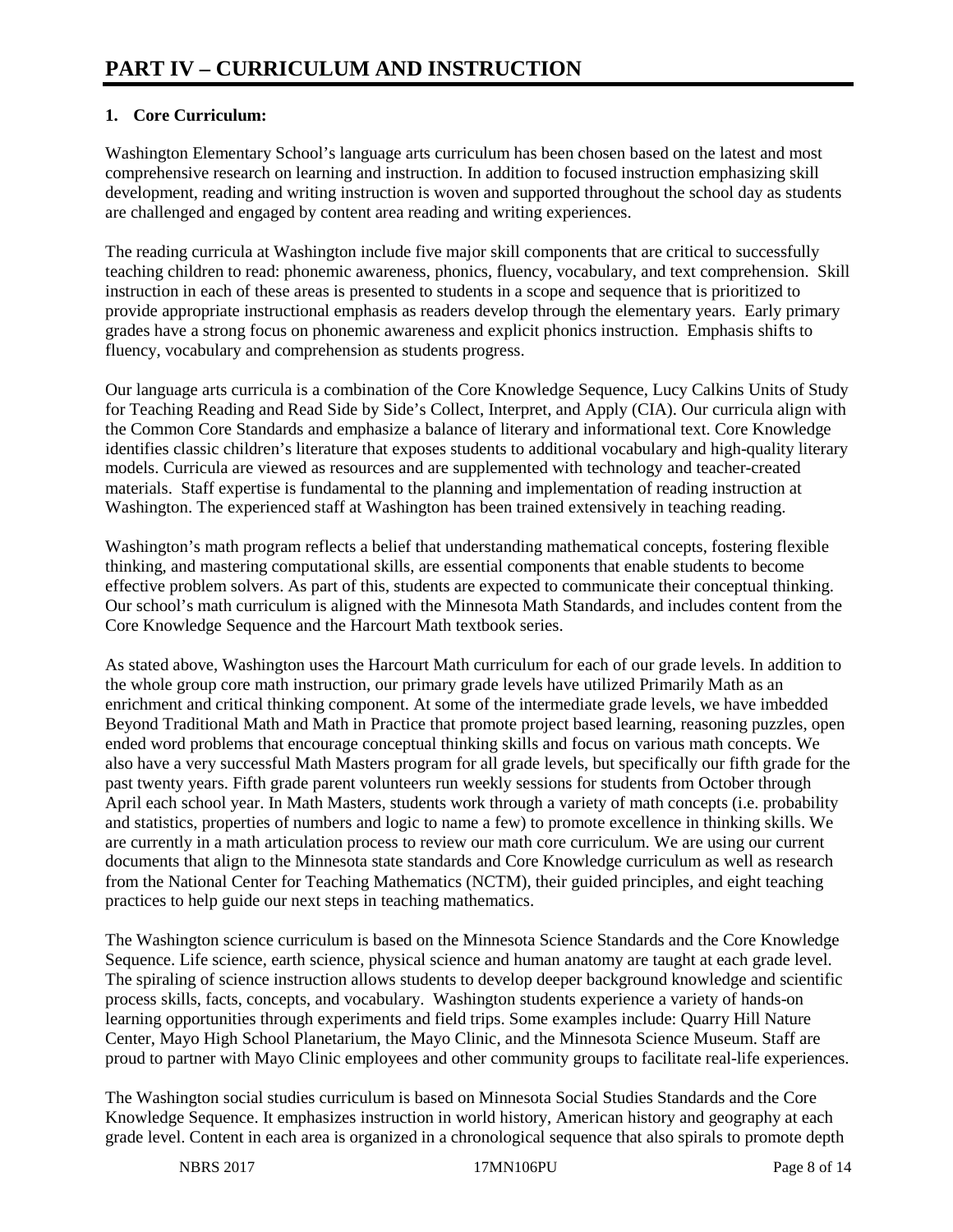of understanding. For example, the study of Ancient Egypt (grade 1), Ancient Greece (grade 2), Ancient Rome (grade 3), Medieval History (grade 4) and Renaissance (grade 5) follows a chronological path through world history. The studies of the American Revolution (grade 1) and the U. S. Constitution (grade 2) spiral and are taught again at greater depth in fourth grade. By teaching world and American history at each grade, students can make important connections between the ancient and modern worlds.

Service learning is embedded into our curriculum and our school activities through relationships with: Sisters of Assisi Heights, Ronald McDonald house, Women's Shelter, American Cancer Society, Safety Patrol, and Student Council.

Our half day Pre-kindergarten District program was at Washington only during the 2015-2016 school year and identified special education students who needed additional programming prior to their kindergarten year. The curriculum for these students focused on targeted goals and services that were outlined in each student's individual education plan.

# **2. Other Curriculum Areas:**

Test scores, teacher observations, and student portfolios are used to identify students who need additional challenge and enrichment within Gifted Services. As a matter of equity, the scores of all students in grades two through five are reviewed each spring to identify students who would benefit from gifted services.

Washington offers a variety of enrichment and advancement opportunities for gifted and talented students. Primary Education Thinking Skills (PETS) lessons are provided for all students in first grade twice a six-day cycle. PETS classes help students develop critical thinking and problem solving skills at an early age. These experiences are intended to help address inequities that children may have prior to entering school by building the background knowledge, vocabulary, and thinking and collaborative skills of young students. Plans are underway to expand the PETS program to second grade for 2017-2018 academic year.

Pull-out and co-taught classes in language arts/social studies and math/science provide enrichment and accelerated curriculum for identified students in grades three through five. These classes are taught by a gifted specialist two times each six-day cycle and use curriculum specifically designed to challenge gifted and talented students.

Washington's special areas offer essential skills instruction across the curriculum spectrum. All special area teachers collaborate with classroom teachers to develop interdisciplinary units that focus on Core Knowledge content for all students, kindergarten through fifth grade.

In the visual arts, the elements of art: color, line, form, shape, space, light and texture are taught. Students study well-known artists to develop an appreciation of the art masters. Students have multiple opportunities to create artwork using a variety of art media.

The music curriculum includes the study of: music theory, composers, musical styles, historical eras, plus orchestral and world instruments. Vocal music is emphasized with performing and recognizing intervals using Solfege hand signs and syllables. The sequential approach of the Kodaly method through folk song study complements the Core Knowledge curriculum. Students are taught to read, create, and improvise music vocally and instrumentally. Students in grades one through five have opportunities to perform in school musicals and plays.

Our physical education program uses the Rochester Public Schools physical education curriculum. The physical education curriculum focuses on sportsmanship, lifelong fitness, and sports & recreational skills. Students set fitness goals, maintain data, and monitor their progress based on the National standards for Physical Education.

The library media curriculum teaches the ability to access and evaluate print and electronic resources. Library navigation skills are taught to encourage life-long readers. Classroom teachers and the library media specialist work collaboratively to reinforce reading strategies and improve reading comprehension. A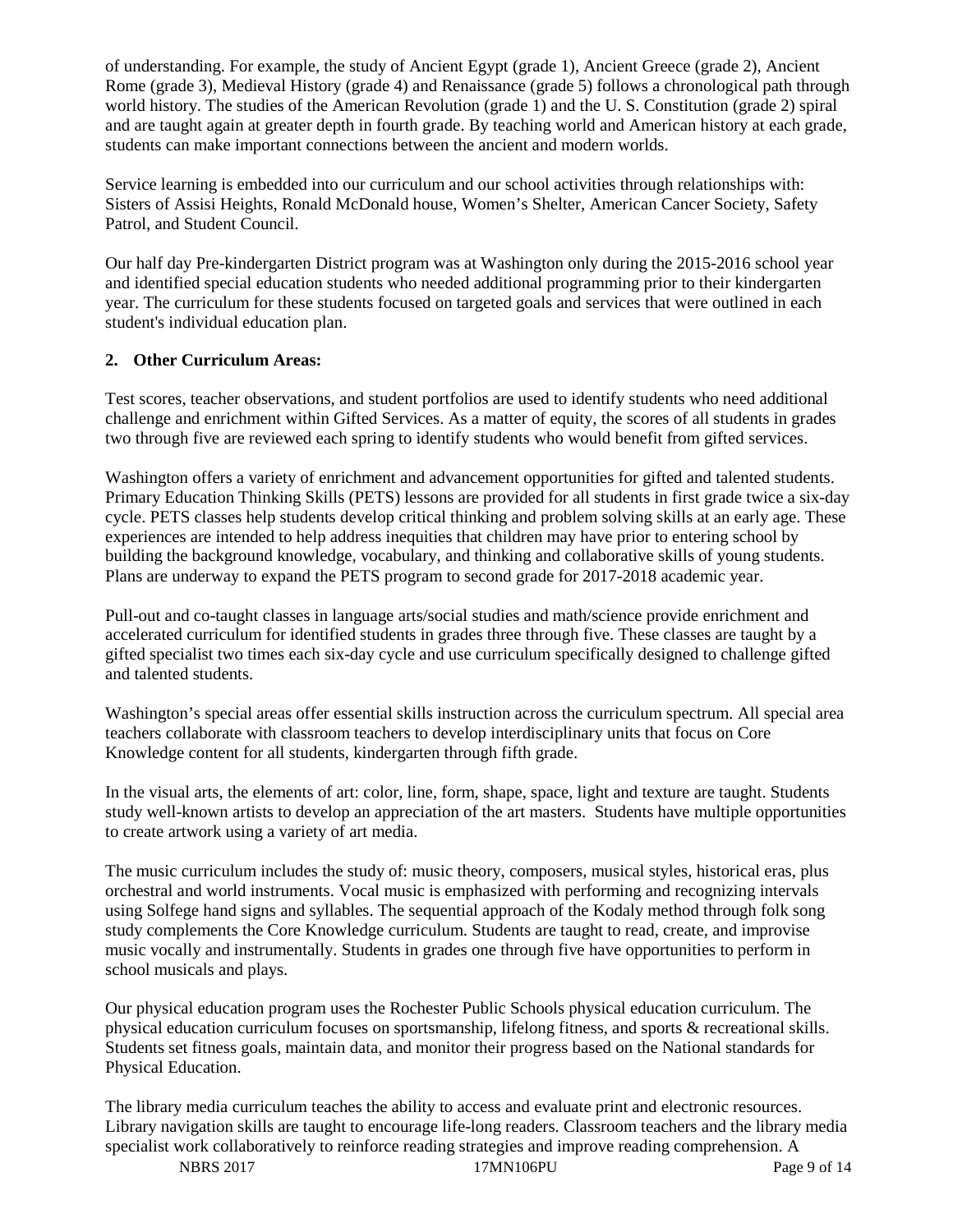primary goal of the library media specialist is to empower students to be critical thinkers, enthusiastic readers, skillful researchers, and ethical users of information.

All elementary schools within our District operate on a six day letter cycle (A-F). Each day all students are exposed to one of four specialized classes (art, music, physical education, and library media) that are outlined above. Within the six day cycle, students receive two thirty minute music and physical education classes, one thirty minute library media class, and one forty-five minute art class.

#### **3. Instructional Methods, Interventions, and Assessments:**

Washington's Direct-Interactive teaching model follows a cycle that includes: activating prior knowledge, checking previous work, presenting new material, providing student practice, immediate feedback from the teacher, independent practice and regular and spiral reviews. The Authentic Instruction model is used for the presentation of information that is meaningful to students with a focus on higher-order thinking (Bloom's Taxonomy), depth of knowledge, real-world applications and social interactions. Although teacher-directed learning is valued at Washington, the Active Learning method, which actively engages children in their learning through hands-on and real-life experiences, is also utilized as an important part of comprehensive and effective instruction.

Washington is a learning community that has high expectations for all students. As a result, classroom teachers, specialists, and special area teachers all work collaboratively to plan instruction and monitor student progress through monthly data analysis. Staff meet in Professional Learning Communities (PLCs) and vertical PLCs multiple times each month to analyze student data. Data is derived from the following assessments: Northwest Evaluation Association (NWEA), Minnesota Comprehensive Assessments (MCA), running records, sight words, a teacher developed Kindergarten tool kit, Independent Reading Level Assessment (IRLA), and informal assessments. Staff make informed decisions, adapt instruction, adjust instructional groups and differentiate curriculum based on the results of the data. As a building, we prioritize our highly qualified paraprofessionals' schedules to maximize student contact as they work collaboratively with classroom teachers to increase student achievement.

Instruction focuses on content delivery and the intervention or enrichment needs of individual students. Washington staff use an arsenal of strategies to effectively differentiate instruction and improve the learning of all students. Teachers implement: collaborative learning, small and large group instruction, discussion, hands-on activities, student projects, technology based learning and individual interventions. Student learning is supported at home through the use of online programs such as Newsela, IXL and Spelling City.

All students are valued at Washington. Two multi-grade special education homerooms assist special learners in the areas of Learning Disabilities (LD), Emotional Behavioral Disorders (EBD), Autism Spectrum Disorders (ASD) and other needs. Additional support for these students comes from mental health practitioners, social workers, and other special education professionals. These multi-grade classrooms teach students from the same rigorous curriculum as the general education classrooms with consideration given to accommodations per students' needs.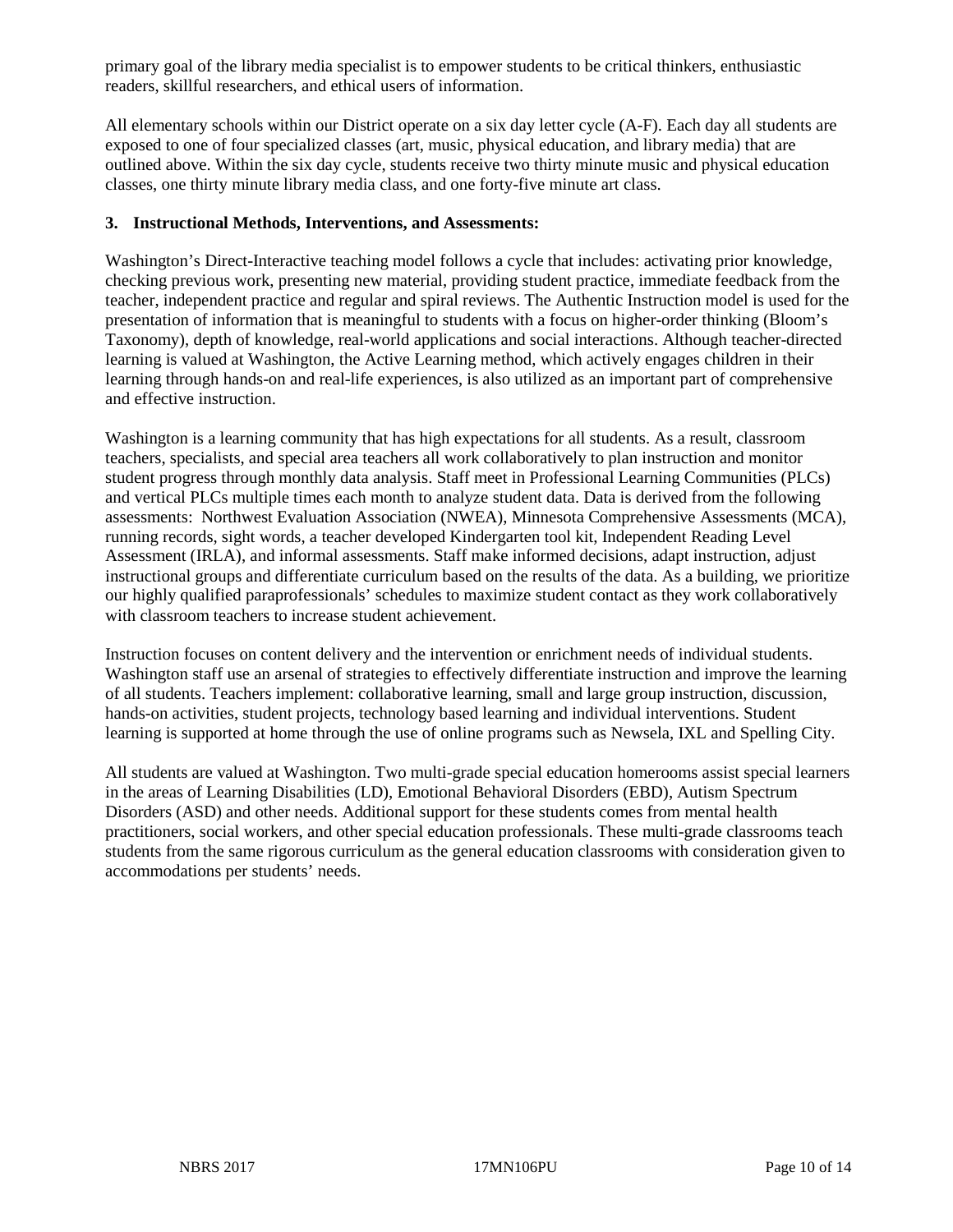# **1. School Climate/Culture:**

Washington utilizes Positive Behavior Intervention System (PBIS) which includes intervention strategies designed to decrease disruptive behavior and promote positive choices. At Washington, students strive to earn Dolphin Dollars for demonstrating exemplary behaviors, academic achievements, and positive peer relationships. All staff recognize and reward students through the use of Dolphin Dollars. During the current school year, students have earned these recognitions at a 15:1 ratio of positive behaviors. Students work together as they earn these rewards toward common goals which earns school-wide rewards such as Wacky Hair days, Popcorn Fridays, and other rewards. At a more personal level, students are recognized during a weekly school-wide announcement which describes the achievement or behavior that is celebrated with Dolphin of the Week Awards. This good news is also shared with peers, parents, and the community on school bulletin boards and our Facebook page.

The Washington Running Club is another activity where students and staff participate together towards common goals of physical fitness and mental clarity. Students participate by running a mile each day for 25 days leading up to a community wide race, The Med-City Kids Marathon. In addition, Washington has many other highlights such as: our annual floor hockey league, track and field days, Lego League, foreign language clubs and weekly enrichment clubs.

Our Parent Teacher Association (PTA) is very active in encouraging a positive environment for both students and staff. PTA spearheads a large school-wide science fair, read-a-thon, family fun nights, and by providing funds to support classroom needs as well as school-wide initiatives. Our PTA supports staff by providing financial support to allow staff to purchase additional resources for classrooms. Our teachers feel supported and appreciated by the PTA as they provide meals for parent/teacher conferences, coordinate an array of teacher appreciation week activities, and send special treats and tokens of appreciation throughout the year.

Washington has many traditions that create a family-like culture for staff. Due to our small school size, longevity and experience of staff, we are able to closely mentor new staff and easily collaborate across grade levels. Our Social Committee is purposeful in planning staff recognition and appreciation events where we are continually working on building and maintaining relationships with colleagues such as Fabulous Photo Fridays, Happy Grams, Coffee Talks, staff lounge potlucks and holiday parties.

# **2. Engaging Families and Community:**

Students at Washington benefit from collaborating with parents and community organizations. Staff have successfully partnered with Mayo Clinic through Mayo's Brain Waves Program allowing students to learn how the brain works through active hands-on activities. Mayo Clinic cardiologists lead heart dissections with our fourth grade students providing hands-on experiences to support science objectives.

Our Lego League and science fair programs are coordinated by parent volunteers. Students use teamwork and apply the scientific process through experimentation. These programs are also connected with our community's Lego Robotic competition and Gateway Science Fair.

One of our most popular enrichment programs is Math Masters. This is an opportunity for students to participate in collaborative critical thinking skills and problem solving enrichments. Students are coached by trained volunteers and work together in collaborative groups. A highlight of this program is the fifth grade statewide competition in which students showcase all that they have learned throughout the years.

Through the utilization of technology, parents and community members are informed about school happenings and student learning. For example, students share their learning by blogging, taking pictures of their learning and uploading to Seesaw. Facebook and Twitter are used to share successes, pose questions for other educators, highlights of the day, and communicate upcoming events and school needs.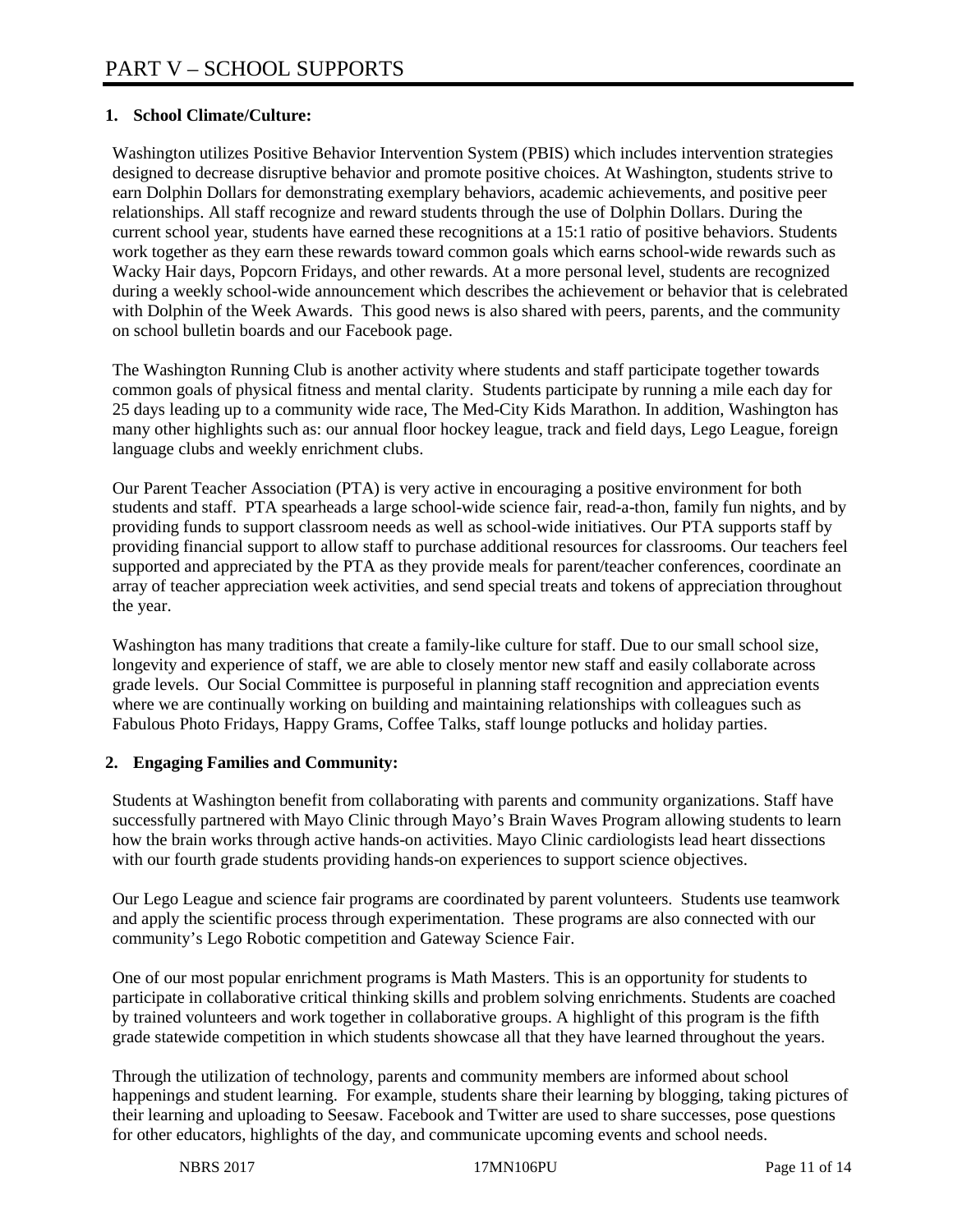Academic success is dependent upon supporting families. One way families' basic needs are met is through Food for Friends, a local church connection in which backpacks of food are provided weekly for families in need. All Pro Dads meets monthly and provides opportunities for positive interactions between students and their important male role models. This program focuses on different themes each month to promote character development, citizenship, and strong family relationships. All Pro Dads and Food for Friends directly impact our students' academic and emotional well-being.

Our students are not only supported by their families, but also by the community. High school students, college students, and retired professionals work with our students to help ensure mastery of all skills. For example, in a first grade classroom, volunteers help students with buddy reading through listening, encouraging and asking comprehension questions. Not only does this support reading, it also supports multi-generational and community connections.

## **3. Professional Development:**

The comprehensive staff development program at Washington Elementary is the cornerstone to building a highly-qualified teaching staff and high student academic achievement. Rochester Public Schools has a comprehensive staff development system that starts with a three-year mentorship and induction program to support and retain new teachers. The annual school improvement plan, that is developed and written by our site leadership team, directs and guides staff development activities. In addition, each site has a staff development budget that designates funds for classes, workshops and conferences that support district and site improvement goals. Staff may enroll in professional development classes, participate in book study groups, attend workshops and/or conferences, observe peers, or develop action research projects.

Administrators participate in monthly principal, curriculum and instruction, and district leadership meetings. At these meetings administrators explore new and current initiatives, collaborate with colleagues, and share and discuss current research based practices. Examples include exploring National Council of Teachers of Mathematics (NCTM) research on mathematical practices to provide equitable instruction for all students, deepen the learning for students, and ways to implement culturally relevant teaching.

Teachers value collaborating in professional learning communities (PLCs). They meet regularly in grade level and vertical teams to collect and analyze data. Teachers use this information to plan interventions and enrichments, modify instruction, develop common assessments, monitor student progress and align curriculum.

As a small school, we require efficient and creative use of our resources since many of our teachers are shared with other schools. Collaboration with the site gifted specialists as well as the reading support teacher, and special education teachers offer opportunities to share expertise to meet the needs of students.

In addition to establishing goals for district and site improvement, teachers complete a self-evaluation process based on the Class Tool, a diagnostic tool that provides data on teacher effectiveness and effective teaching practices. Using the Class Tool helps teachers better understand how their interactions with students in the classroom affect student learning. The Class Tool encourages deeper reflection of practices and social interactions within the classroom. As part of the growth process, teachers set personalized Specific, Measureable, Attainable, Results-oriented, Time-bound (SMART) goals that are aligned with the site goals and are based on student driven data.

# **4. School Leadership:**

At Washington, we share a philosophy that effective leadership starts with a common mission and vision for all stakeholders, who work as a team to reach common goals.

Washington is a choice school within the larger Rochester Public School District. As such, we have a shared leadership philosophy that consists of principal, teachers, support staff and parents. The principal fosters input from stakeholders through site leadership, staff meetings, site council, community listening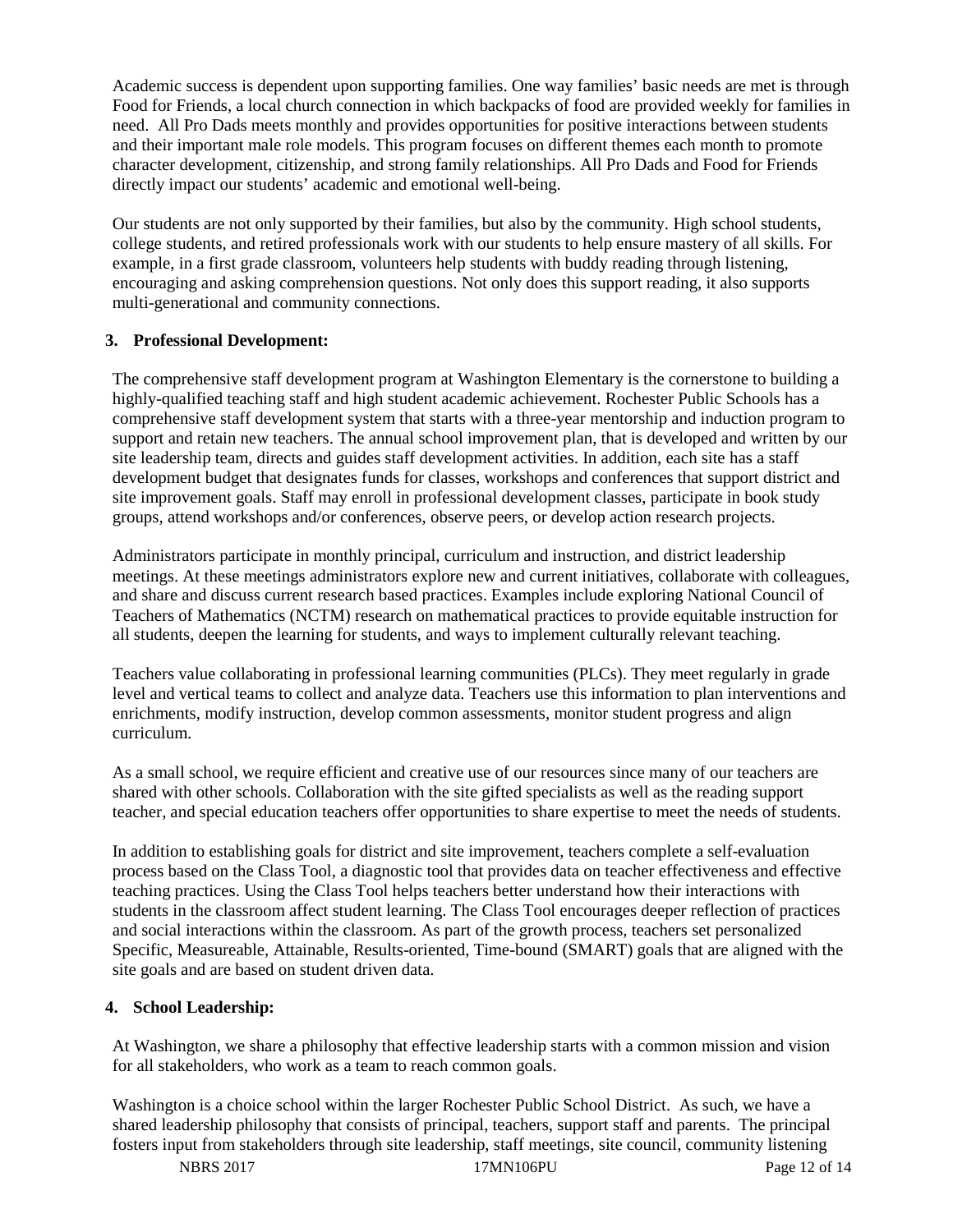posts, student council, and the Parent Teacher Association (PTA).

Decisions are made through data-driven initiatives, research and discussion. Each summer, staff participates in a data retreat to develop site goals for the next year. Disaggregation of data is led by the principal and instructional coaches. Teachers focus on the needs of individuals and small groups of students by taking a deep look at data.

Each month Washington's leadership team meets to brainstorm school-wide initiatives that impact student learning and building culture. The leadership team consists of the principal, primary and intermediate level teachers, a special area teacher, and an instructional coach. This leadership team provides guidance and staff input on school-wide initiatives.

Our Site Council is integral to our school improvement process and directly supports student learning at Washington. Parents and staff meet monthly as a Site Council board to review school data, site goals and discuss ways to support student achievement. The site council actively participates in the adoption process for new curriculum. Last spring, Site Council reviewed and approved Lucy Calkins Units of Study for Teaching Reading and Read Side by Side's Collect, Interpret, and Apply (CIA). Site Council is currently working with staff in the initial steps towards a math curriculum adoption.